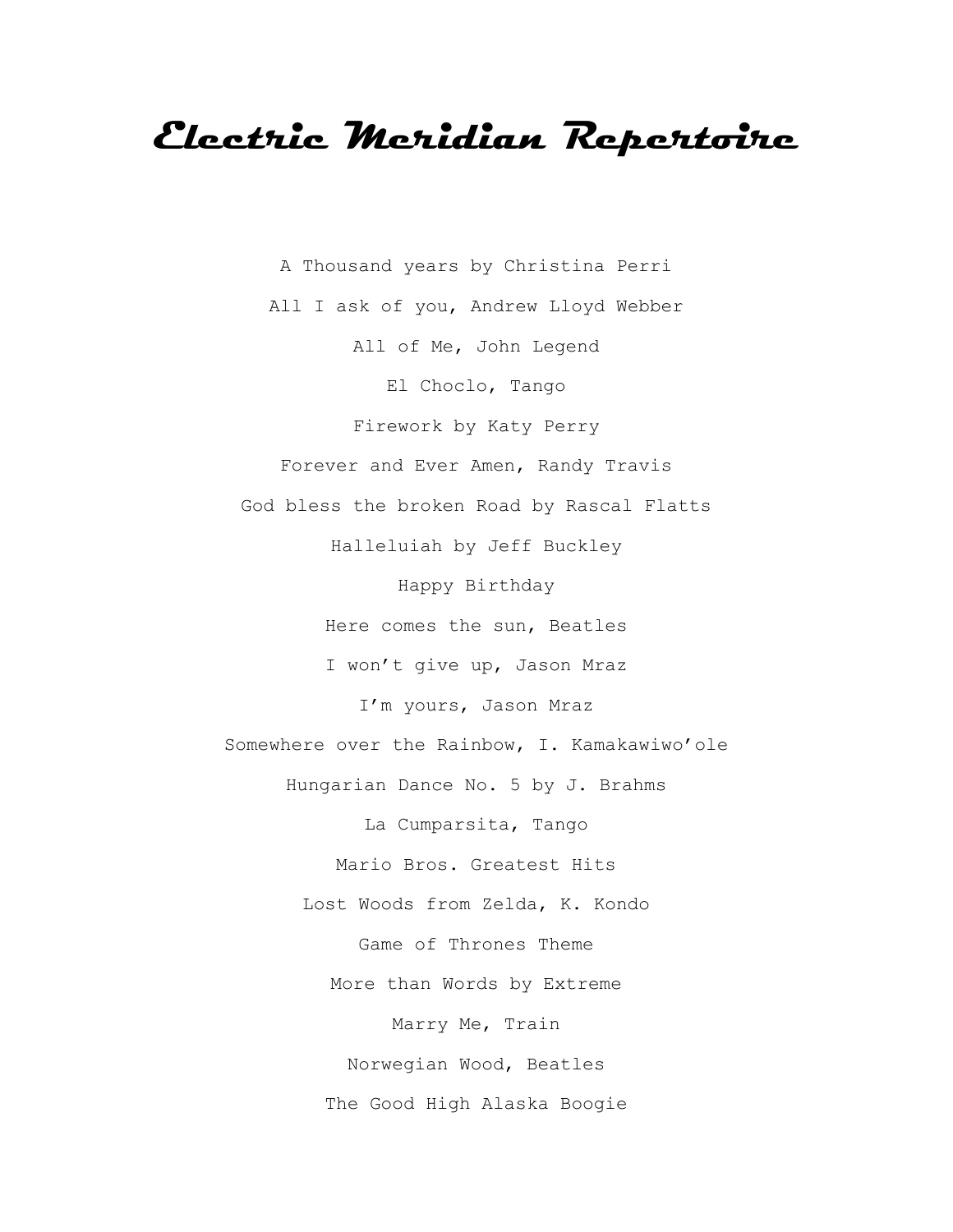The Peanut Vendor, Simons

Throne Room from Star Wars – John Williams

Una, Marufo

Wagon Wheel by Old Crow Medicine Show

When I ruled the World (Viva la Vida), Coldplay

When I'm 64, Beatles

Yellow by Coldplay

I'm the Only 7 Nation Army in the World, Rhianna/White Stripes

Stay with Me by S. Smith

Sugar by Maroon 5

Secrets by One Republic

Stand by Me, Ben E. King

Purple Haze, J. Hendrix

Halo by Beyonce

I can't help falling in Love with you, Presley Burn by E. Goulding The way you look tonight by J. Kern Young and beautiful by Lana Del Rey

Marry you by Bruno Mars